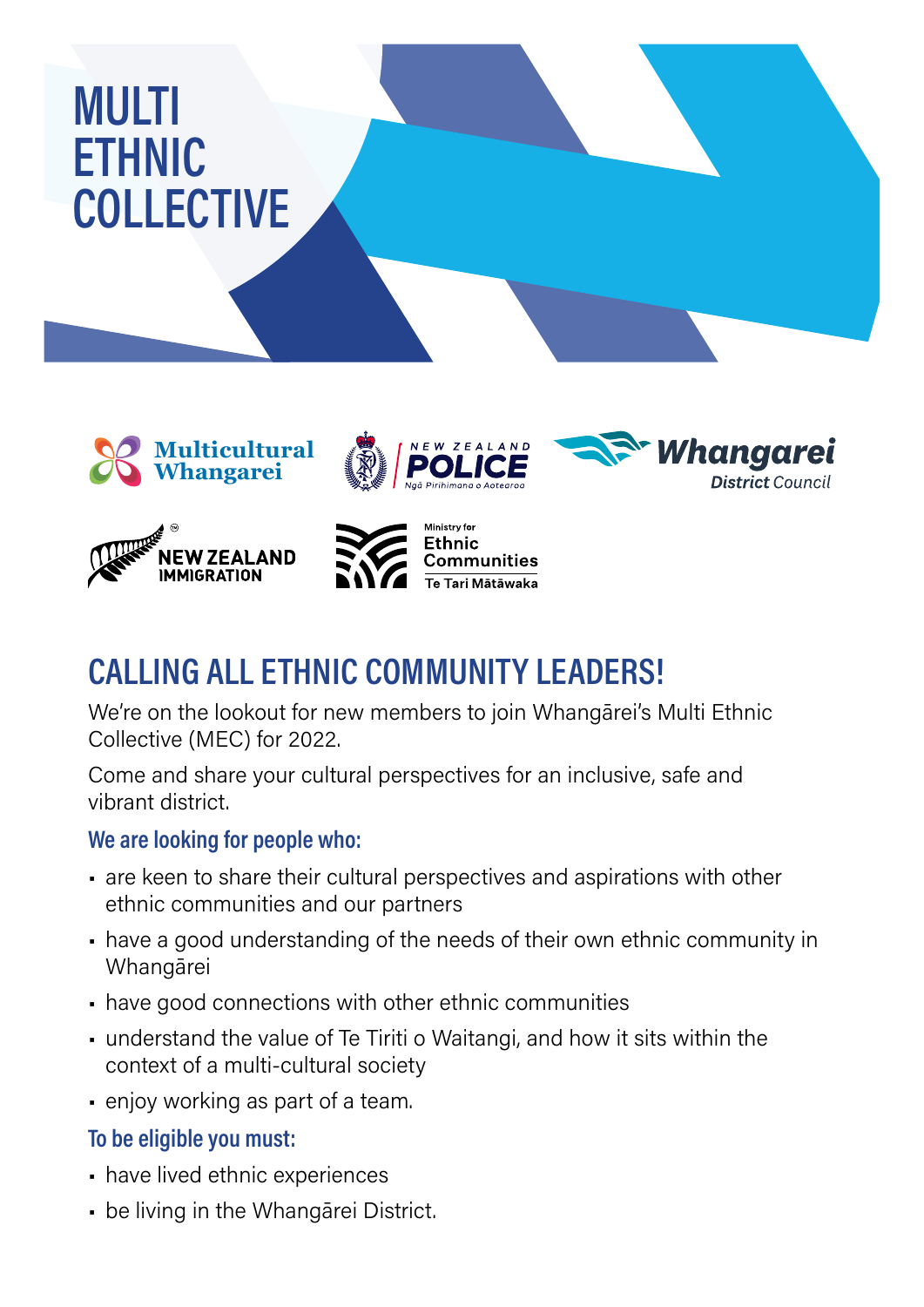### **APPLICANT DETAILS**

| Name:                         |      |  |        |  |                   |  |                   |  |
|-------------------------------|------|--|--------|--|-------------------|--|-------------------|--|
| Mobile:                       |      |  |        |  |                   |  |                   |  |
| Email:                        |      |  |        |  |                   |  |                   |  |
| Address:                      |      |  |        |  |                   |  |                   |  |
| Gender:                       | Male |  | Female |  | Gender<br>diverse |  | Prefer not to say |  |
| Ethnicity I identify with is: |      |  |        |  |                   |  |                   |  |

### **APPLICATION QUESTIONS**

Which ethnic community(ies) are you connected with and how?

What does being a part of a multi-cultural society mean to you?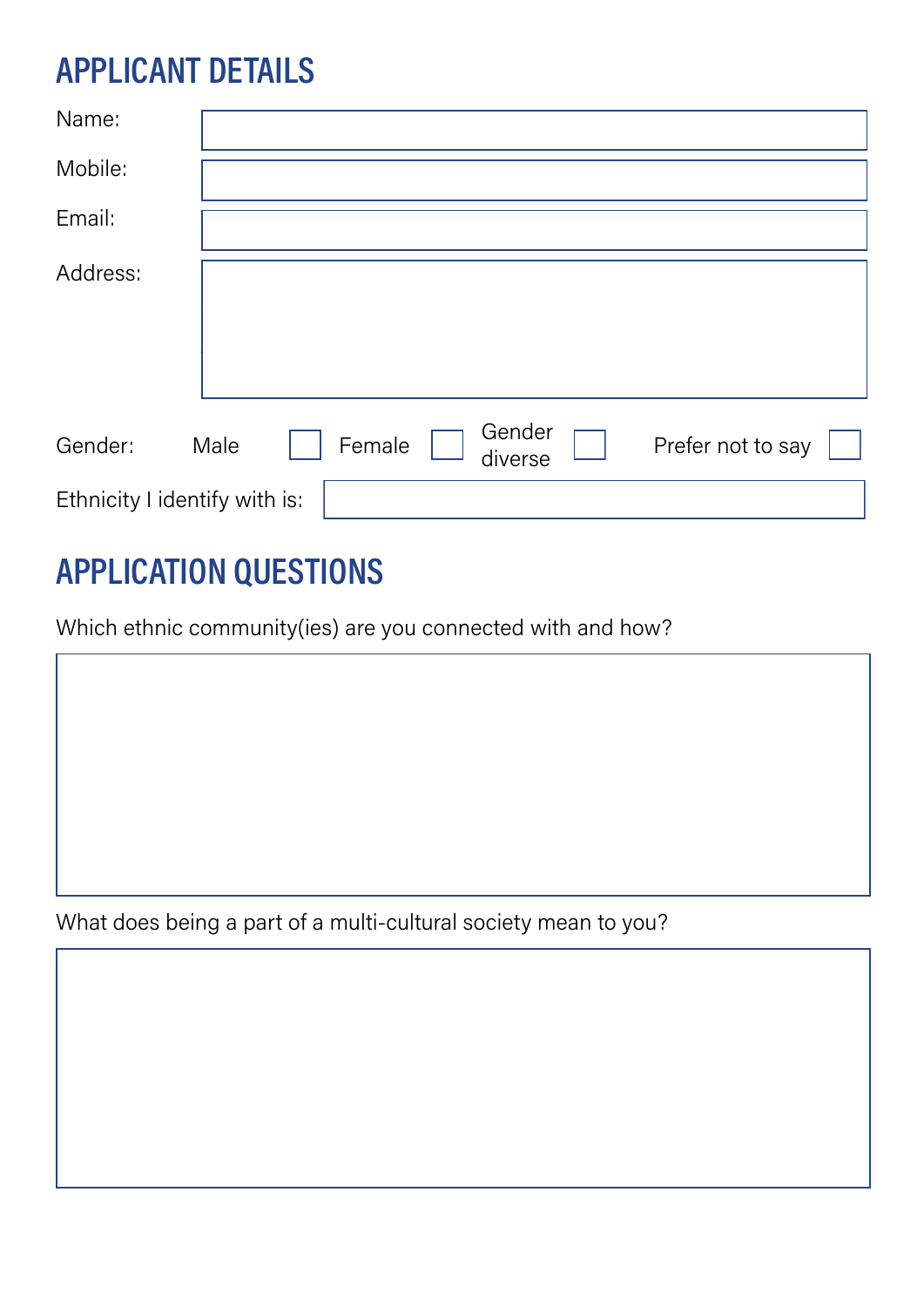Is there anything else you would like us to know about you? (max 100 words)

### **REFEREES**

Please provide the contact details for two people who can tell us more about you. Referees should be people you know but shouldn't be your family members or close friends.

| Name:  |        |
|--------|--------|
| Role:  |        |
| Phone: | Email: |
| Name:  |        |
| Role:  |        |
| Phone: | Email: |